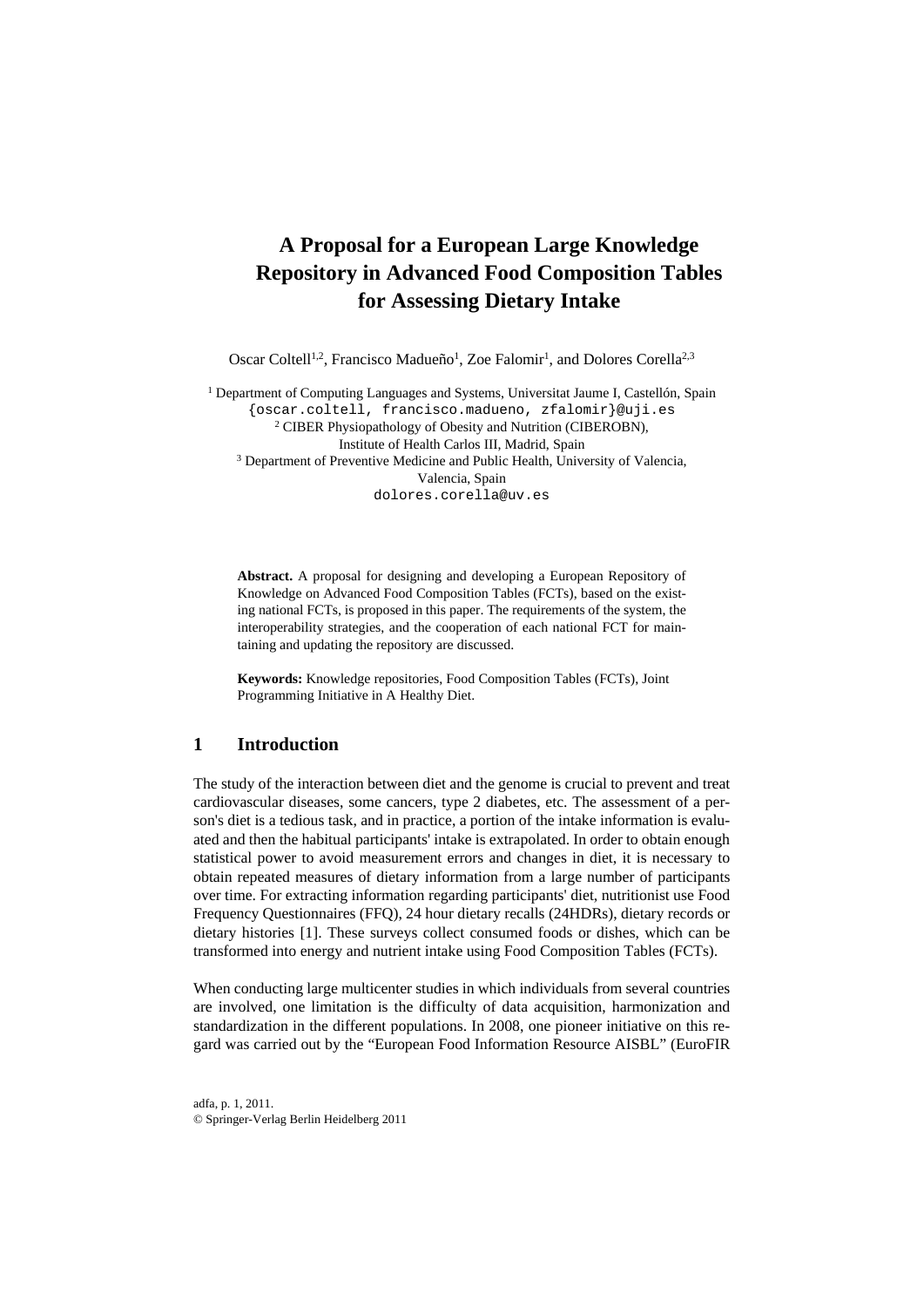AISBL)<sup>1</sup>, an International non-profit association (AISBL), whose aim was: "the devel*opment, management, publication and exploitation of food composition data, and the promotion of international cooperation and harmonization through improved data quality, database searchability, standards development, dissemination and training for all users and stakeholders*". The research objective approached here is a proposal of a knowledge network repository, with four basic types of knowledge (food composition, dish composition, dietary patterns and diet-disease effects) which can enhance the EuroFIR project with new methods and techniques in the fields of large knowledge repositories, data mining, and ontology engineering.

Last June 14 in The Hague, the Joint Programming Initiative<sup>2</sup> (JPI) in "A Healthy Diet for a Healthy Life" conference was held and the 2010-2020 roadmap for harmonizing and structuring research efforts in the area of food, nutrition and health was presented. The goal of the JPI conference was to define the Strategic Research Agenda for the period 2011-2020 and beyond<sup>3</sup>, which main aims are to provide a holistic approach to: (i) identify the key factors that affect diet-related diseases, (ii) discover new relevant parameters and mechanisms and (iii) define strategies that contribute to the development of actions, policies and innovative products suitable to reduce the burden of dietrelated diseases. The JPI Agenda developed the corresponding subroadmap for each one of the three key interacting research areas that were identified and described in the previous Vision Document<sup>4</sup> of the JPI. The Research Areas (RA) are the following: RA1-Determinants of diet and physical activity; RA2-Diet and food production; and RA3-Diet-related chronic diseases.

Each research area roadmap in the Agenda presents two prime initiatives: for 2012- 2014 and 2015-2019. The prime initiative for RA1 (2012-2014) is "*Establish a European transdisciplinary research network on determinants of dietary and physical activity behaviors and the relation with health and best practice implementation strategies for sustainable changes*". This initiative is a research challenge where the preparatory work is the collection, integration and assessment of monitoring systems, databases, determinants and outcome assessments. And one of the research needs to face the challenge is to establish and maintain an integrated trans-disciplinary database, with potential for secondary analysis by interested researchers with specific research hypothesis, assuming the initial data are collected according to best practice in biological, behavioral, socio-economic and environmental science traditions.

 $\overline{a}$ 

<sup>&</sup>lt;sup>1</sup> EuroFIR. http://www.eurofir.net/. (Last access in August 6, 2012).<br><sup>2</sup> JPI Conference: https://www.healthydietforhealthylife.eu/hdhlconference/ (Last access in

August 6, 2012). 3 The JPI Strategic Research Agenda for the period 2011-2020 and beyond. https://www.healthydietforhealthylife.eu/index.php?index=25. (Last access in August 6,

<sup>2012). 4</sup> The JPI Vision Paper (September 2010) https://www.healthydietforhealthylife.eu/ index.php?index=24. (Last access in August 6, 2012).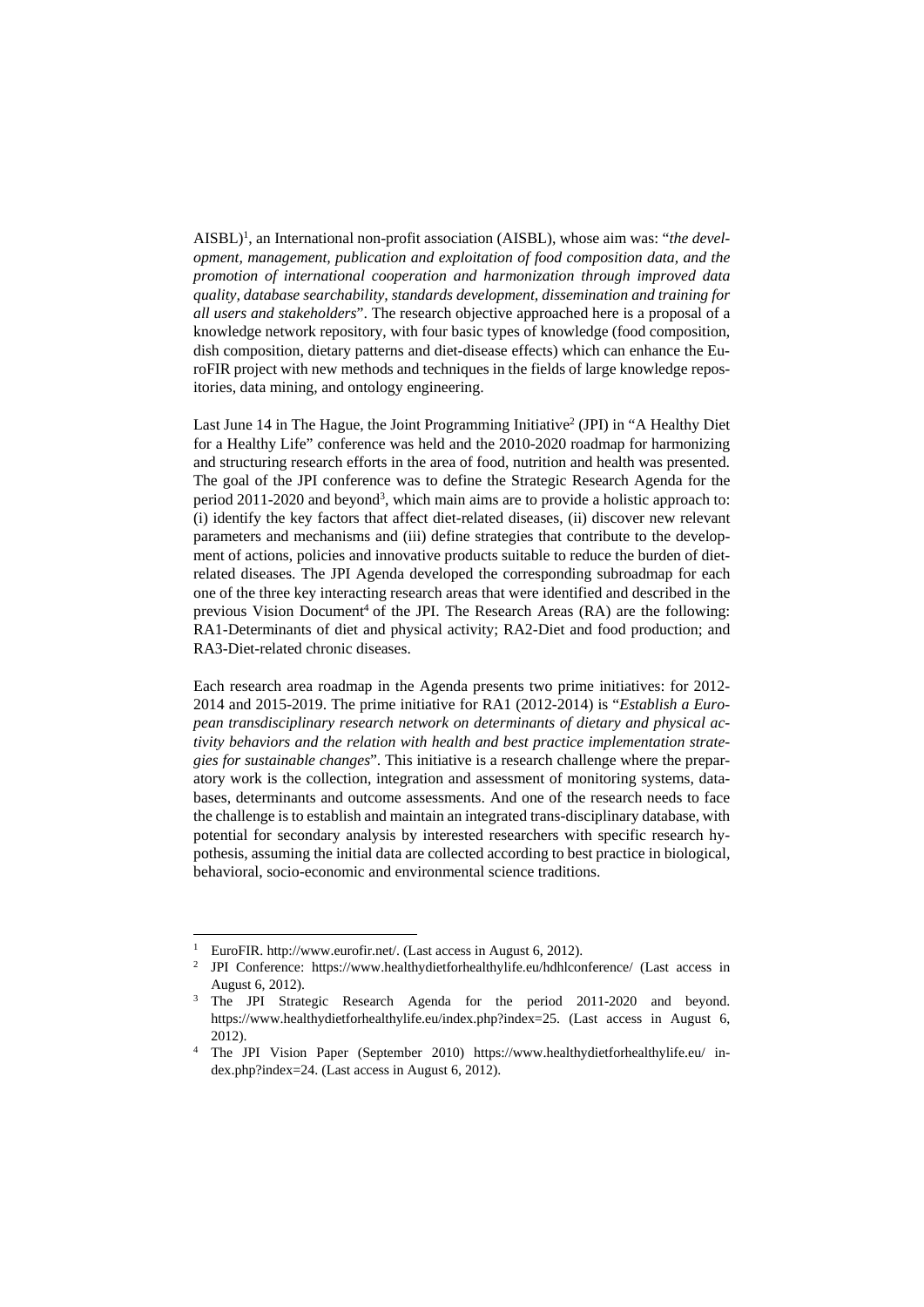Technically speaking, the research challenge of creating a European FCT (EFCT) involves a technological challenge in the field of large databases and large repositories. The Scientific Advisory Board of the JPI, called DEDIPAC, claimed that the EFCT should not be a "data" or "information" database, but a knowledge network repository with contributions of at least 27 European countries. The specific challenge to face is to organize the existing knowledge, their supporting infrastructures and their associated management requirements of the databases containing national Food Composition Tables (FCT) and their integration in a large knowledge repository. Traditionally, FCTs were tables where a portion of each single food was decomposed in energy, macronutrients and other components that are not nutrients. The standard size of the portion is 100 g, but some FTCs take the edible part of the food (i.e., discarding the peel in oranges; in this case, 100 g of edible orange), and other FTCs take the whole food (i.e., the whole 100 g of orange, including the peel). Moreover, macronutrients are grouped in families, as lipids, proteins, carbohydrates; and no nutrients are minerals, vitamins and aminoacids. Usually, each FTC register contains around 50 components. However, the number of components may vary in each FTC. Regarding national and private (academic or enterprise) FCT creation, although they can be standardized and biochemically proved, they are usually different from country to country (or depending on the academic organization or enterprise aims and resources).

With the evolution of the information and communication technologies, FCTs were converted in databases and, later, Web services were added to allow on-line access to them. But the drawbacks of the traditional FTC were inherited by the FCT databases and emerged some specific problems as, for example, the lack of service due to site saturation or network breakdowns, the restricted access only to active members (who have paid the corresponding fee), the lack of programmed access (a set of procedures to manage queries coming from applications), the native language, and so on. That is the situation of the European FCT provided by the  $FAO<sup>5</sup>$  or EuroFIR<sup>6</sup>.

The aim of this paper is to discuss a proposal for designing and developing a European Repository of Knowledge on Advanced FCTs and related knowledge (food composition, dish composition, dietary patterns and diet-disease effects, and semantic connections between them) based on the existing national FCTs, their system interoperability strategies, and the cooperation of each national FCT for maintaining and updating the repository.

For achieving this aim, the following strategies are discussed in this paper: (i) a process for retrieving data from the different national resources and populate the Repository (Section 2); (ii) the viability of the current software resources and protocols that can be used to integrate the different FTC databases (Section 3); and (iii) new methods and

 $\overline{\phantom{a}}$ 

<sup>5</sup> FAO. Food Composition Tables–Europe. http://www.fao.org/infoods/tables\_europe\_en.stm. (Last access in August 6, 2012). 6 EuroFIR How to access FCDBs. http://www.eurofir.net/food\_information/food\_composi-

tion\_databases /how\_access\_fcdbs. (Last access in August 6, 2012).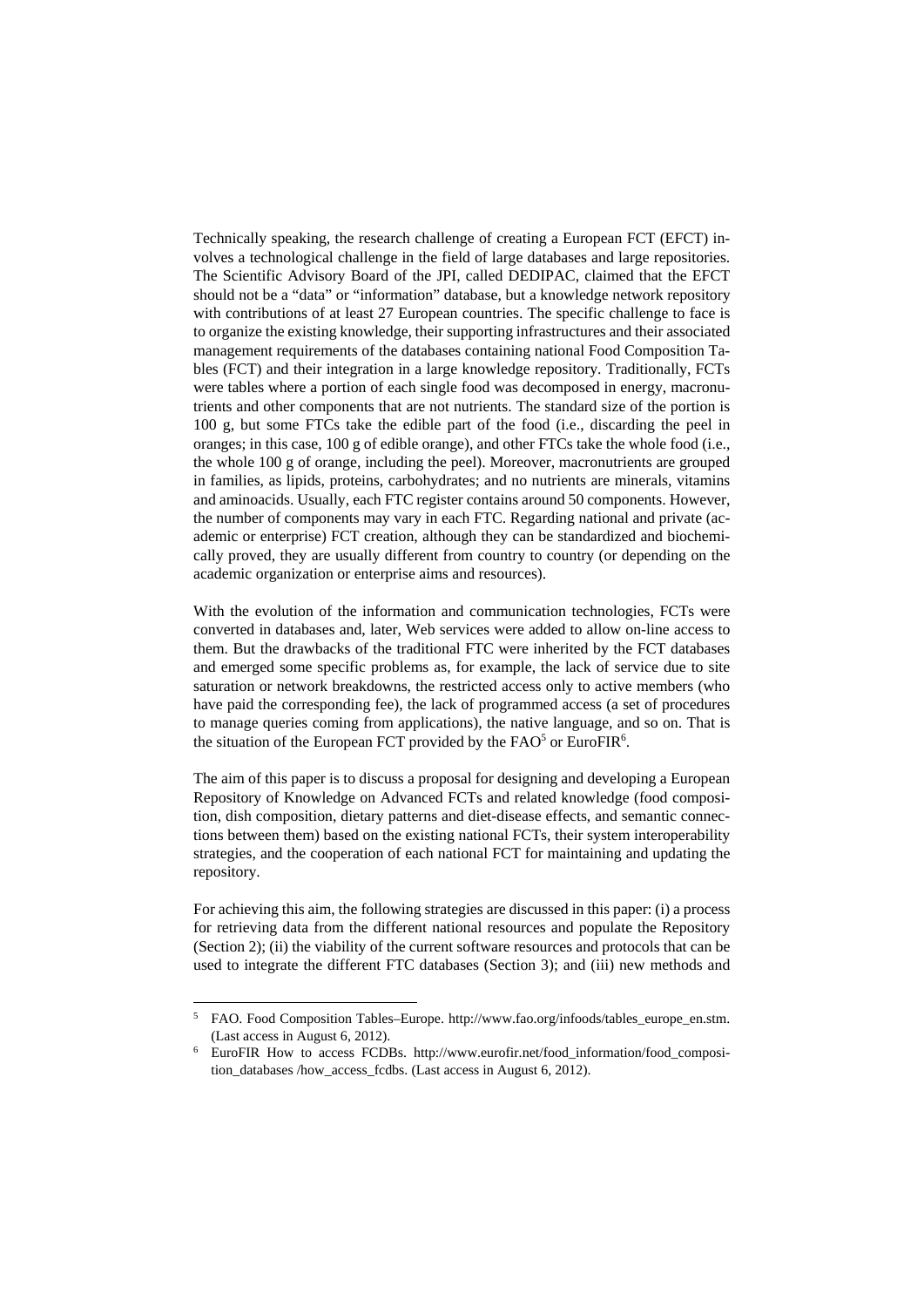techniques for generating and extracting knowledge form the Repository (Section 4). Finally, some conclusions are provided.

# **2 Designing a Process for Retrieving Data and Populate the Repository**

The process for retrieving data from the different national resources and populate the Repository can be very complex because the national FTC databases has been developed according to each country objectives, culture, funding and interests. Thus, data structures, nomenclatures, number of food components included or, even, formats and units (English or International Metric systems: e.g. quantities in grams vs. quantities in ounces) are not shared. Moreover, each database has different access protocols and restrictions (i.e., public vs. private access, human interface vs. programed interface or both, etc.) Therefore, before starting to discuss how we could apply the technical approach, previous political work should be done searching agreements for data sharing, open access protocols and medical and nutritional interests. Despite the above mentioned complexity, the process outlines can be described in a workflow composed by four steps:

**STEP1**: defining a Minimal Set of FCT data (MS-FCT). The MS-FCT is the common data that holds every FCT database in the same or approached format (no need of transformation or conversion). On the other hand, the Standard Set of FCT data (SS-FCT) must be defined. The SS-FCT is the standardized data that every FCT database should contain according strategic objectives of the knowledge repository (homogeneity, integration, interoperability).

**STEP2**: defining the knowledge levels in the repository. Initially, we have defined the following levels (see Fig. 1):

- 1. **Level 1: Food Composition**. Basic knowledge about the composition of each food but with the following variations: national FCT source, determination methods for each component, local and regional variations of the food, and original language.
- 2. **Level 2: Dish Composition**. Knowledge about the composition of dishes in single food, the standard portions (in Metrical and English measures) and their corresponding images, the corresponding recipes (the same food mixture is different ac-cording the cooking process), and the local and regional variations in recipes and portions.
- 3. **Level 3: Dietary patterns**. Knowledge about discovered dietary patterns in nutritional studies using data mining strategies. From dietary patterns, it would be possible to generate dietary models to apply in the kind of studies described in the JPI research areas prime initiatives.
- 4. **Level 4: Diet-disease effects**. Knowledge about associations and interactions between diet and disease (via genetic and phenotypic factors), recommendations for specific populations (i.e., celiac), high risk food for specific diseases, lowering risk food for specific diseases, etc.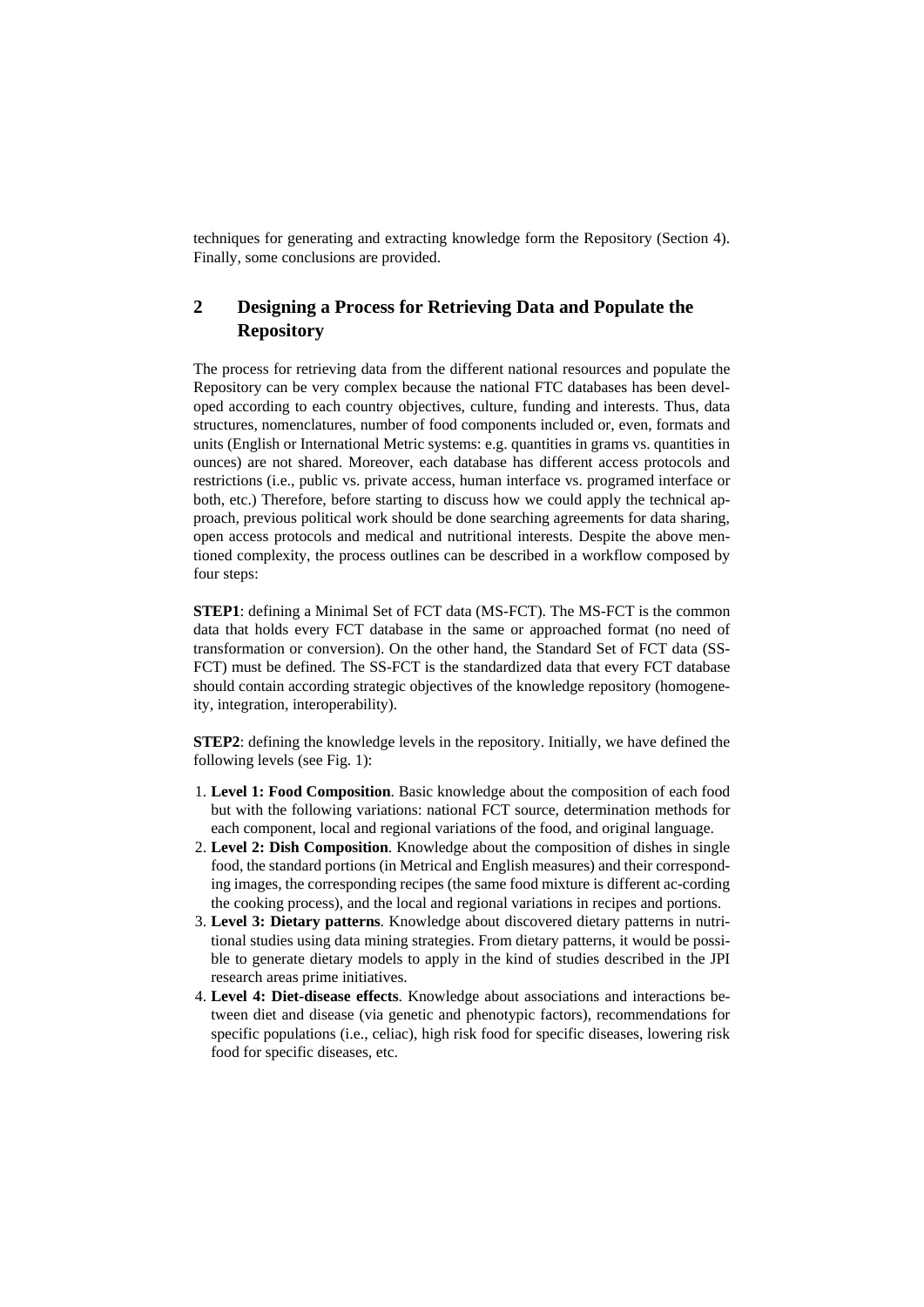All together should run in cooperation with every national FCT database trust, providing full access to authorized sources, level of service and frequent updates to guarantee the quality and accuracy of the provided knowledge in the repository.





**STEP3**: studying, designing, developing and applying current software resources and protocols to integrate the different EU partners' FTC databases and other data (Fig.1), generating the corresponding sets of MS-FCT, for retrieving data from the different national resources.

**STEP4**: populating and maintaining the Repository, mainly injecting standardized data from the different national resources under the SS-FCT approach, but also using direct built-in methods and interfaces. It should be noted that the information is generated on national resources and not in the Repository.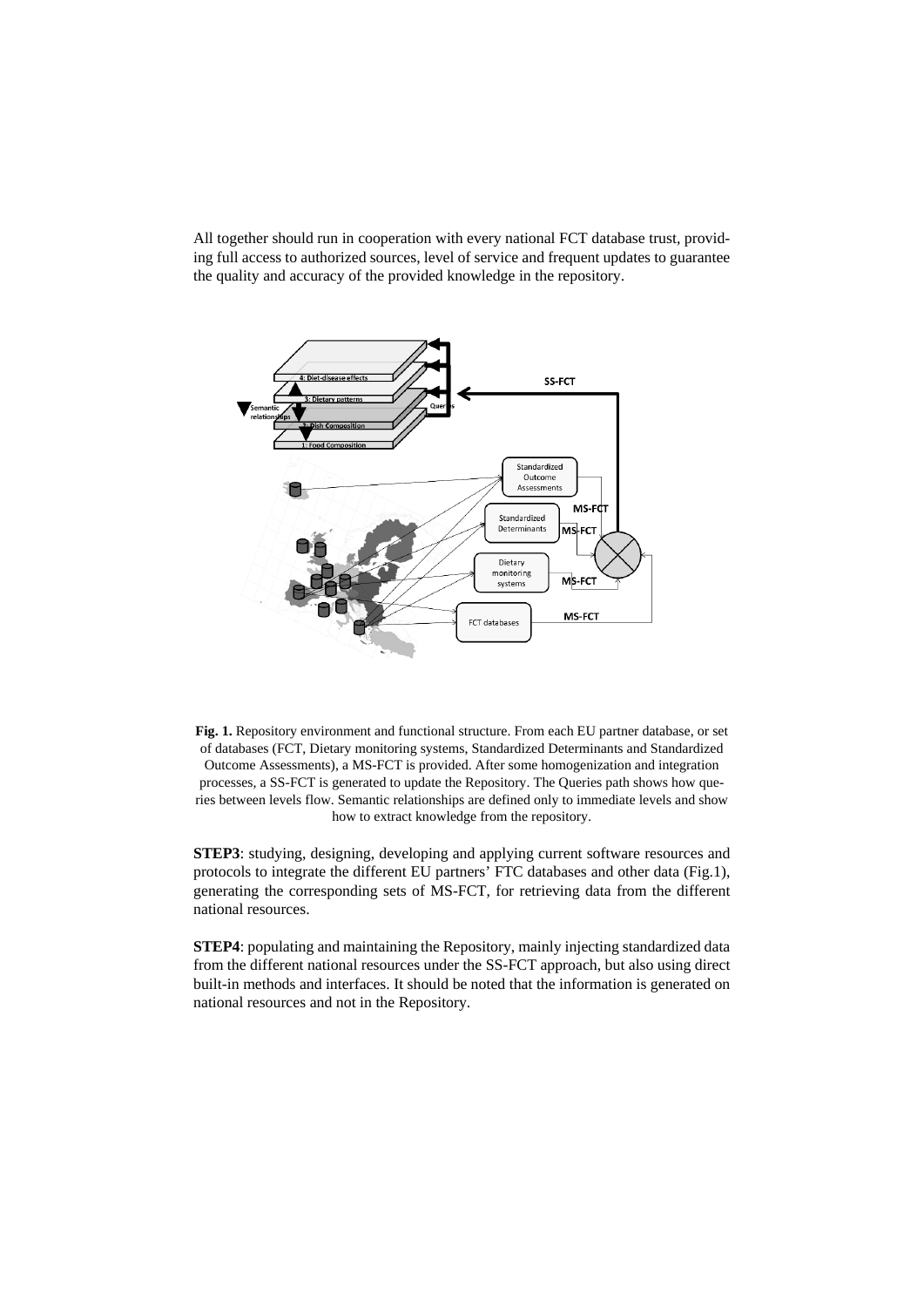## **3 The Viability of the Current Software Resources and Protocols**

FCTs allow mapping foods or dishes with their corresponding energy and nutrients. In Nutritional Epidemiology, this is crucial due to the proved relation that exists between diet and some diseases [2], as for example, cardiovascular diseases [3-5], diabetes [6- 7], and obesity [8-10], whose study requires large amounts of data for a statistical analysis. Then, the development of the proposed Large Knowledge Repository is certainly a colossal and challenging task evolving current technology and new technologies that undoubtedly have an initial cost but may pay off in the long term.

Previous works by our group [11], developed some medium scale projects in the area of medical informatics for automatizing nutritional questionnaires and calculating the nutritional composition of meals using several FCTs which used an ontology for translating the components in different FCTs to a common name. That ontology, named Nutriontology (NO), is running on an independent platform, which also contains all FTCs physical databases, applying interoperability strategies to manage the database access. Moreover, NO is part of a set of ontologies managed by an upper level ontology named NutriGenOntology (NGO). Other independent generic Web platform, named "Project", manage the set of automatized nutritional questionnaires and the participant's (and other data) database corresponding to one nutritional study. Thus, the communication between NO and a project are performed by Web services. Really, Project is a template which is instantiated in a particular platform as new nutritional studies are started and, then, the platform adopts the study name or acronym (i.e., Fituveroles, Obenutic, Obenomics, etc.) Therefore, we consider that this pilot system carried out by our group, which combines ontologies and web services in the appropriate manner, can be a start-up for achieving an integrated European FCT.

Besides, currently information repositories technology is rendered as insufficient for accomplish the integration and interoperability levels expected in such repositories, and the heterogeneity in the data is not efficiently managed. For example, the Semantic MediaWiki<sup>7</sup> do already consider the unit conversion problem at a very basic level. Another option, taking in account the very large scale of our proposal, is to define two wide strategies in both levels (Fig.1): level 1 with integration and interoperability; level 2 with homogenization. To integrate the different FTC databases, one suitable solution is combining semantic mappings for modelling FTC structures and semantic operations for retrieving data from the different national resources, and then, generating the corresponding MS-FTCs. Homogenization in the second level, under the SS-FCT approach, could foster the enhancement and specialization of existing data mining methods and techniques. Other solutions may be considered since some intelligent systems can cope with heterogeneity and interoperability in all levels. Then, it is too early for

 $\overline{a}$ 

<sup>7</sup> Semantic MediaWiki repository. http://semantic-mediawiki.org/wiki/Help:Custom\_units#Converting\_between\_proportional\_units. (Last access in August 5, 2012).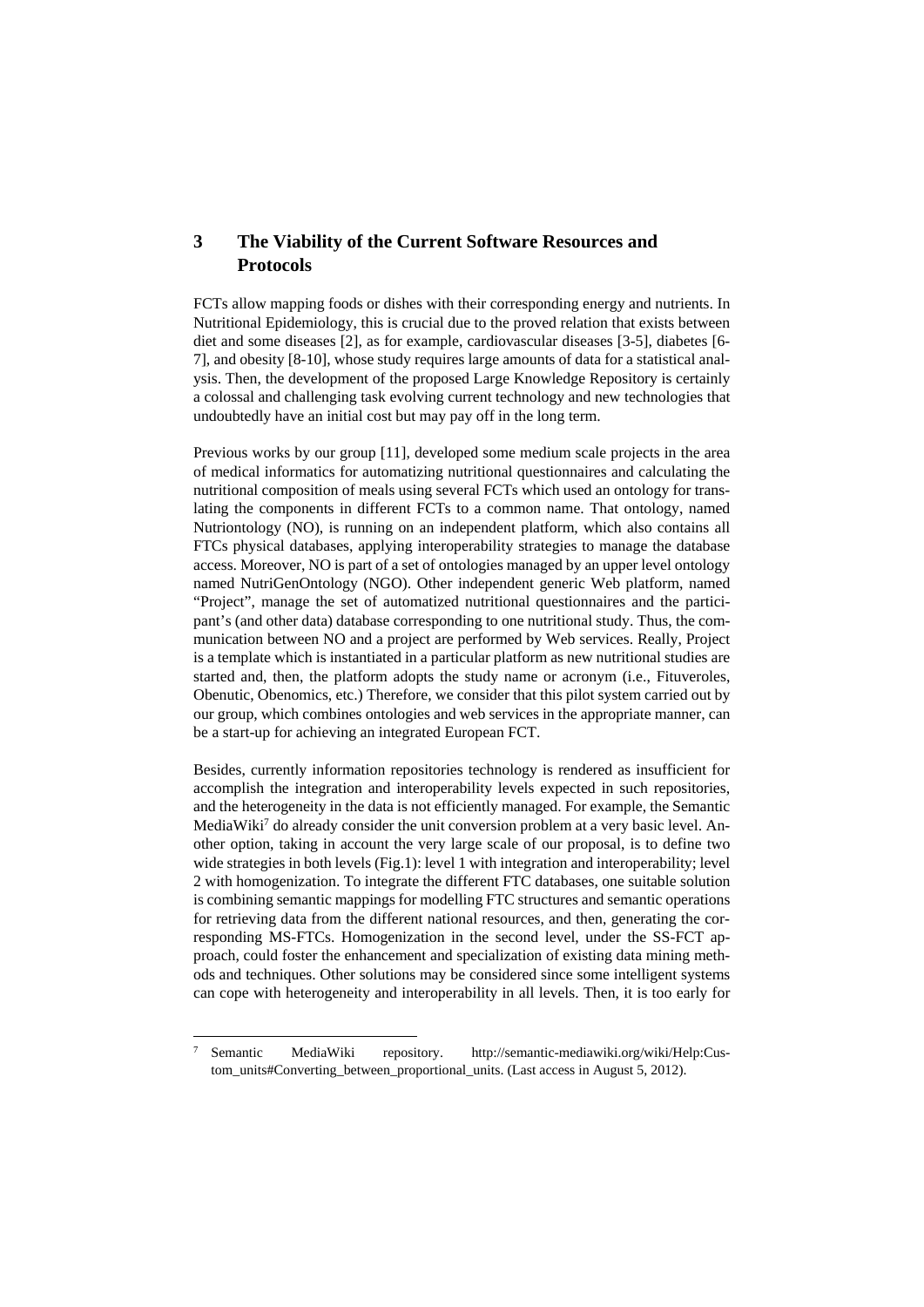comparing the cost of addressing heterogeneity and interoperability versus the cost of homogenization in the proposed repository.

## **4 Developing new methods and techniques for generating and extracting knowledge form the Repository**

It is necessary to define a standard language (i.e., XML-based language) for representing the Minimal Set of FCTs data and Standard Set of FCTs data, both including the basic four types of knowledge the Repository has to manage: food composition, dish composition, dietary patterns and diet-disease effects. But, the characteristics of these types of knowledge and the challenges derived from them must be identified.

The food composition knowledge tell us what elements are in one standard portion (100 g. of edible portion or net intake) of each food: macronutrients (proteins, fat and carbohydrates), micronutrients (aminoacids, minerals and vitamins), other components (water, alcohol, caffeine, etc.), and the corresponding total energy of the whole portion. In the biochemical analysis made for composing the FCT, each sample is taken from raw food, wherever possible with minor exceptions, to avoid nutrient alterations in cooking processes. Therefore, the primary source of the information is the food composition biochemical analysis performed by each national food authority. This kind of analysis is make once unless a new and better biochemical technique appears in market. The secondary source of information is the own FCT. It could be subject to change due to adding new food entries (the most usual) or reviewing the existing ones (very rarely). Moreover, there are some standards about FCT structure and organization. The derived challenge is, firstly, to homogenize FCT entries in a common set of components, nomenclatures and formats/units under the MS-FCT approach but keeping national differences; and secondly, to integrate and combine all national FCT entries in a maximal concept as it is the SS-FCT. The last one would cover lacks of data for each individual food in a FCT combining data from the rest of FCTs.

The dish composition knowledge describes the three main aspects of each dish: what food contains and in which quantity/proportion contributes each individual food, what cooking process has been applied, and what is the size of the portion. The proportion of each individual food determines the calculations of edible portions for obtaining the food composition from the FCT. The list of each individual food is not static due to national, regional, local and, of course, home variations, but keeping the main components (i.e., apple pie will not be more apple pie when apple is replaced by peach). Each kind of cooking process alters the properties of the food (i.e., vitamin or fiber degradation, fat substitution, etc.). Then, FCTs cannot be applied directly, but with cooking revisions. The size of the portion is the description of how big is and what quantity of food contains a dish. Here, a specific problem arises from the term "dish", because we can have solid, liquid and semi-liquid food. Then, when we are describing a portion of solid food, we are using the traditional meaning of physical dish (or similar) and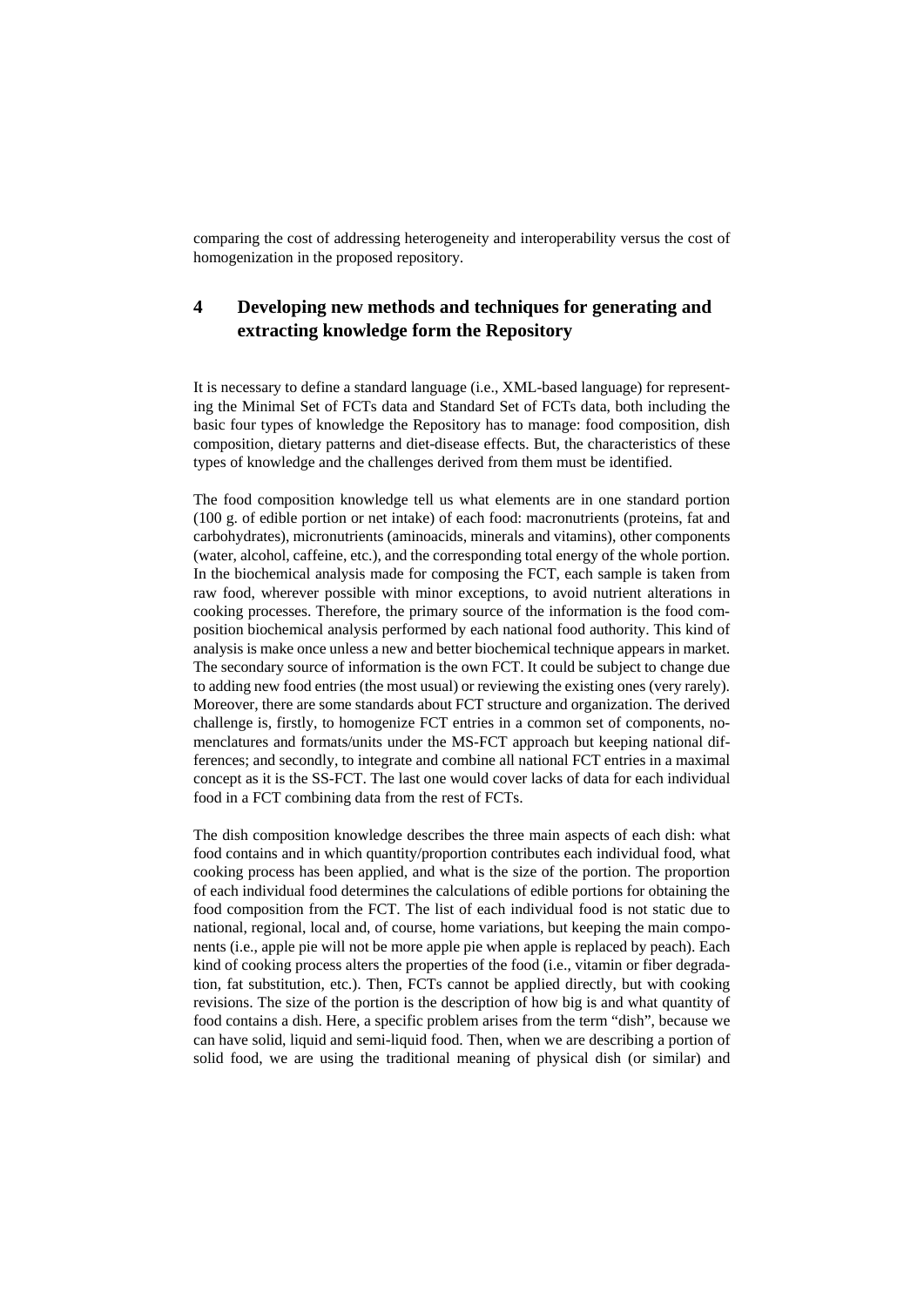measures in grams or ounces/pounds. However, when we are describing a portion of liquid and semi-liquid food, we have to use different container as glass or cup, and measures in milliliters or liquid ounces/pints. Usually, portions are categorized as small, medium and big, where each category has assigned one quantity in weight or volume, but the quantity depends of the nature of food itself. Moreover, there are not any standard (or the facto standard) about dish structure and portions, but the cooking alterations are well studied and weighted. Therefore, the primary source of the information is composed by, in one hand, published tables of cooked food proprieties; and, on the other hand, published collections of recipes in books, journals, Web, etc. The derived challenge in this case is to define a Minimal Common Recipe Catalog (MCRC) which can be used in the scientific environment for assessing dish composition in the Repository. The MCRC should include the "official" composition of each dish plus cooking variants, standardized portions and units according the food state (solid, liquid, semi-liquid).

The dietary patterns knowledge show us common profiles of food intake in persons to whom dietary assessment questionnaires were administered. Dietary patterns usually are inferred from the participants in nutritional studies and, later, can be reviewed and organized to have well-established patterns. Therefore, the primary source of the information is the set of discovered dietary patterns, and the second source is the collection of scientific publications describing other patterns. The derived challenge in this case is to achieve a standard catalog of well-established patterns for making comparisons in each nutritional study.

The diet-disease effects knowledge show us the associations and interactions between diet and diseases, when diet may act as risk or protector factor over individuals with (genetic) susceptibility to particular disease. Really, associations and interactions are not analyzed taking in account a particular meal or food, but specific dietary patterns. So, dietary patterns and disease are strongly related. Therefore, the main source of the information is the set of statistically significant diet-disease associations and interactions discovered in the nutritional studies and published in journals. The derived challenge in this case is having the maximum and accurate knowledge as possible about diet-disease associations and interactions.

### **5 Conclusions**

A framework for designing and developing a European repository of Knowledge for Food Composition Tables is proposed with in this paper and the scenarios and the steps for constructing this repository are also described. The main outline is to construct the knowledge base in a scalable way, moving from standardized knowledge towards population-dependent knowledge. The main challenge is to integrate repositories belonging to different national states (many issues due to the use of different data structures, different nomenclatures, and different formats and units). Moreover, FCTs are extended with three additional types of knowledge, dish composition, diet patterns and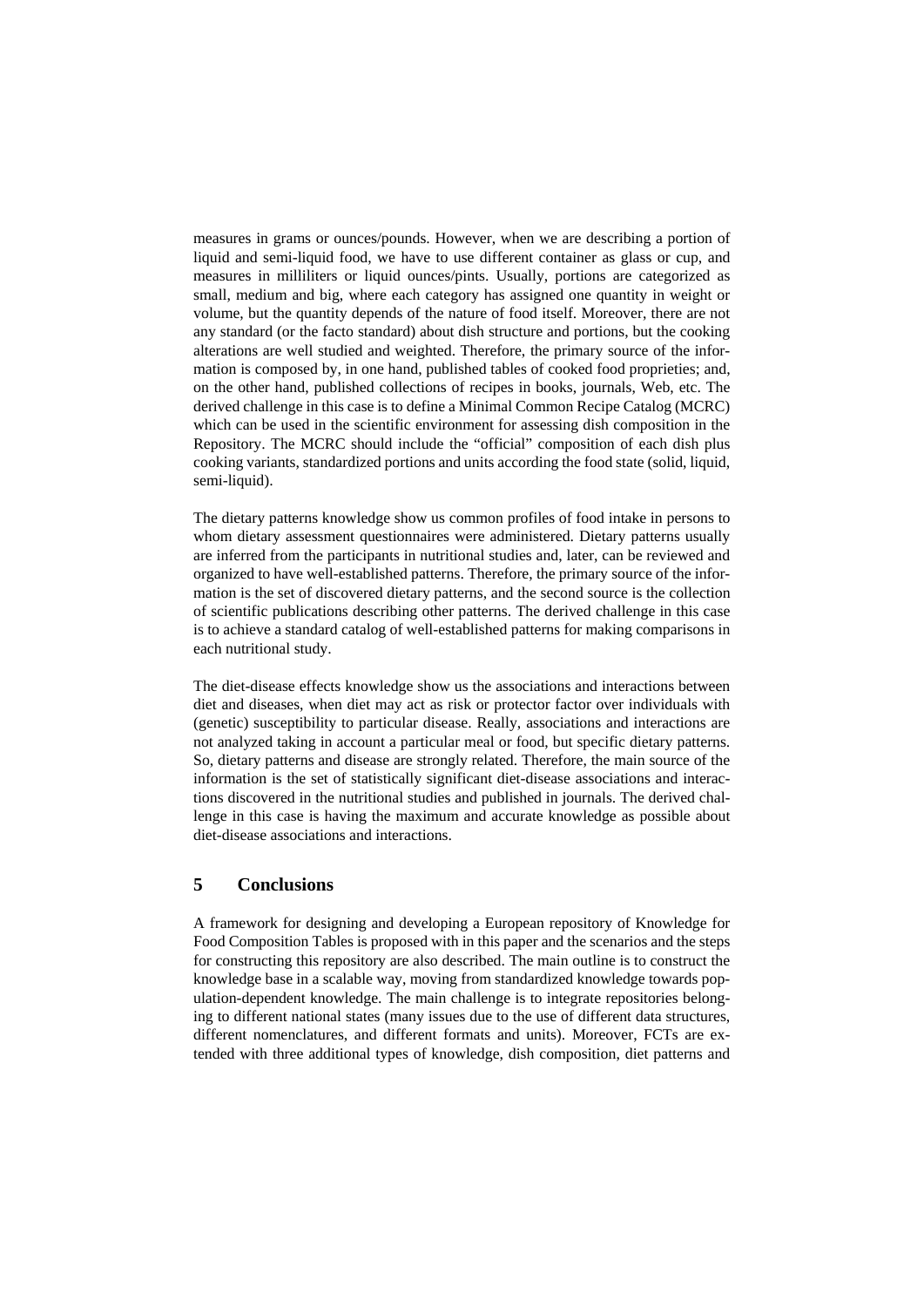diet-disease effects, coming from other biomedical/biological data sources, for mining associations and interactions between diseases and food by means of dietary patterns.

A pilot approach was carried out by our group, which developed some medium scale projects in the area of medical informatics for automatizing nutritional questionnaires and calculating the nutritional composition of meals using several FCTs which used an ontology for translating the components in the different FCTs to a common name. Based on the success of this approach, we propose a solution to the integration of all European FCTs based on ontologies and web services, and asynchronous web technologies for assuring the minimal response time in knowledge queries, and for providing modular services, and the maximal underlying data organization.

**Acknowledgements**. This work has been partially funded by grants GEWIMICS (SAF2009-12304, MICINN), AGL2010-22319-C03 (MICINN), BEST/2011/261 (GVA), ACOMP/2011/145 (GVA), and CIBER "Physiopathology of Obesity and Nutrition" (ISCIII-FIS). CIBERobn is an initiative of the ISCIII.

#### **References**

- 1. Falomir Z., Arregui M., Madueño F., Coltell C., Corella D.: Automation of Food Questionnaires in Medical Studies: a state-of-the-art review and future prospects. Comp. Biol. Med. (in press, accepted on 25/07/2012 with DOI 10.1016/j.compbiomed.2012.07.008) (2012)
- 2. Feart C., Alles B., Merle B., Samieri C., Barberger-Gateau P.: Adherence to a Mediterranean diet and energy, macro-, and micronutrient intakes in older persons. J. Physiol. Biochem. (Epub ahead of print. PubMed PMID: 22760695) (2012)
- 3. Ganguly R., Pierce G.N.: Trans fat involvement in cardiovascular disease. Mol. Nutr. Food. Res. 56(7), 1090-1096 (2012)
- 4. de Oliveira Otto M.C., Mozaffarian D., Kromhout D., Bertoni A.G., Sibley C.T., Jacobs D.R. Jr, Nettleton J.A.: Dietary intake of saturated fat by food source and incident cardiovascular disease: the Multi-Ethnic Study of Atherosclerosis. Am. J. Clin. Nutr. 96(2), 397- 404 (2012)
- 5. Hansen-Krone I.J., Enga K.F., Njølstad I., Hansen J.B., Braekkan S.K.: Heart healthy diet and risk of myocardial infarction and venous thromboembolism. The Tromsø Study. Thromb Haemost. 108(3). (Epub ahead of print. PubMed PMID: 22739999) (2012)
- 6. Rivellese A.A., Giacco R., Costabile G.: Dietary Carbohydrates for Diabetics. Curr. Atheroscler. Rep. (Epub ahead of print. PubMed PMID: 22847773) (2012)
- 7. Guldbrand H., Dizdar B., Bunjaku B., Lindström T., Bachrach-Lindström M., Fredrikson M., Ostgren C.J., Nystrom F.H.: In type 2 diabetes, randomisation to advice to follow a lowcarbohydrate diet transiently improves glycaemic control compared with advice to follow a low-fat diet producing a similar weight loss. Diabetologia. 55(8), 2118-2127 (2012)
- 8. Corella D., Arnett D.K., Tucker K.L., Kabagambe E.K., Tsai M., Parnell L.D., Lai C.Q., Lee Y.C., Warodomwichit D., Hopkins P.N., Ordovas J.M.: A high intake of saturated fatty acids strengthens the association between the fat mass and obesity-associated gene and BMI. J. Nutr. 141(12), 2219-2225 (2011)
- 9. Bulló M., Garcia-Aloy M., Martínez-González M.A., Corella D., Fernández-Ballart J.D., Fiol M., Gómez-Gracia E., Estruch R., Ortega-Calvo M., Francisco S., Flores-Mateo G.,